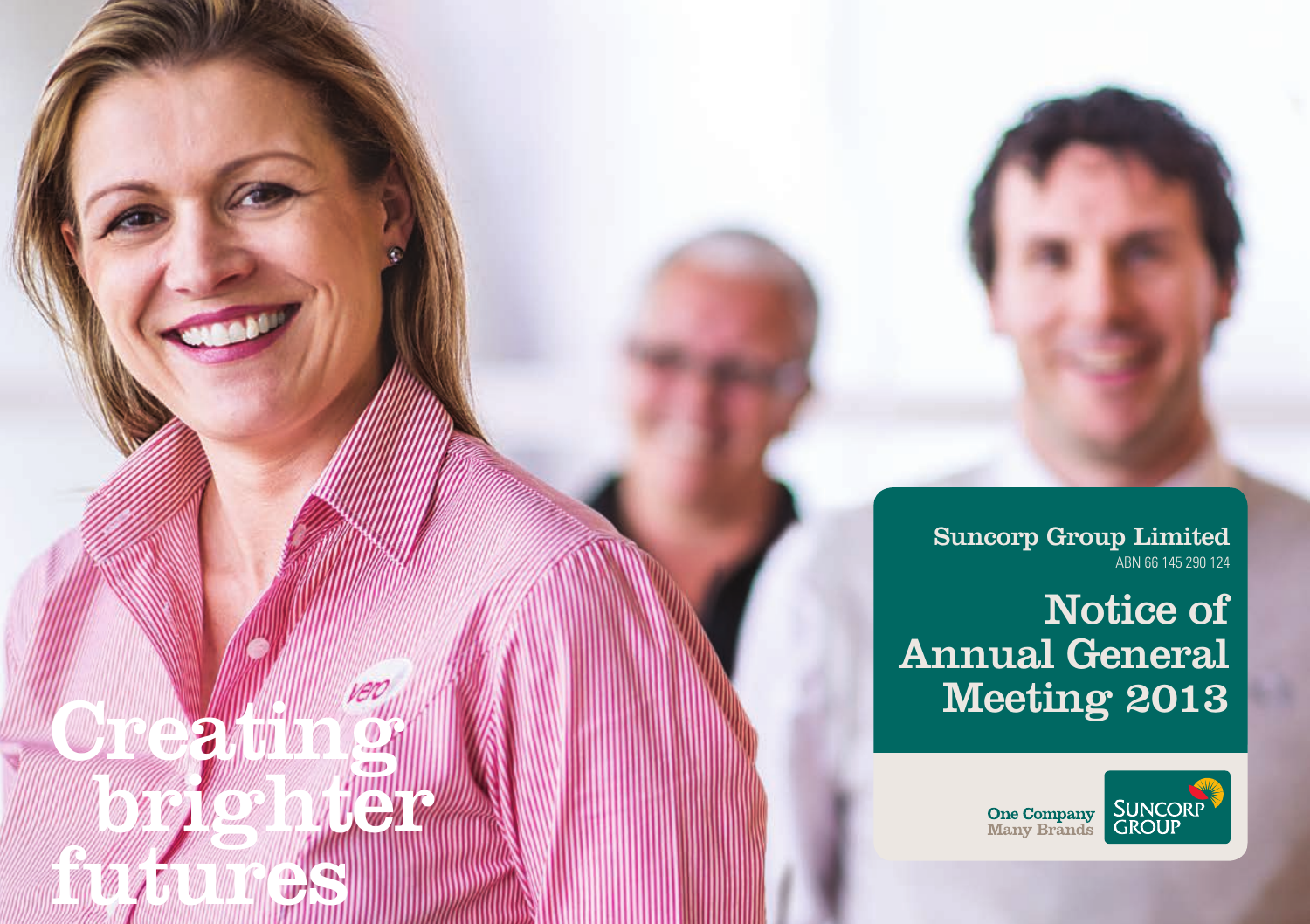## Notice of 2013 Annual General Meeting and Explanatory Memorandum

If you are an ordinary shareholder attending this meeting please bring this notice and the enclosed shareholder voting form with you.



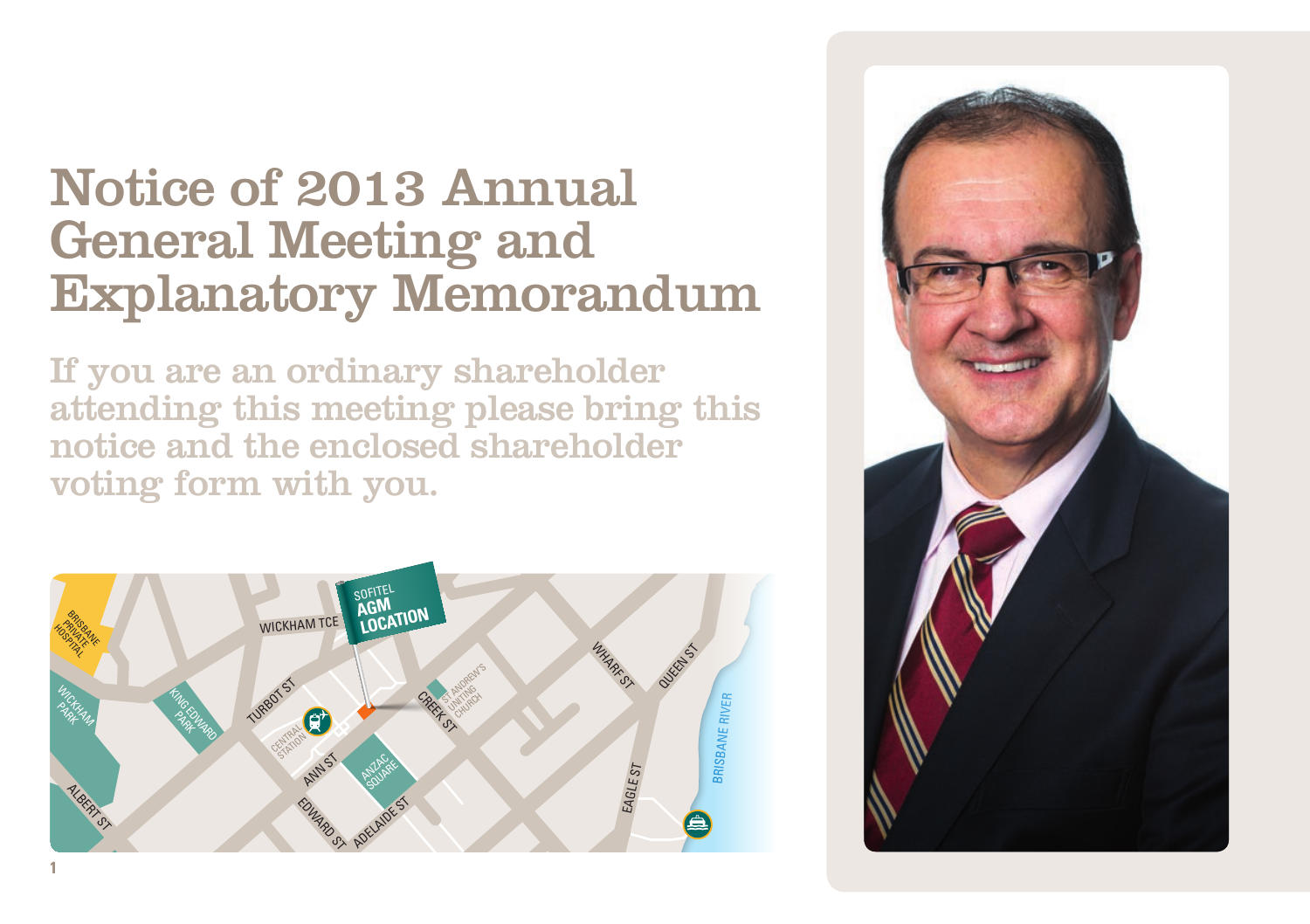## Chairman's letter

## Dear Shareholder

I am pleased to invite you to the Suncorp Group Limited 2013 Annual General Meeting (**AGM**) to be held in the Ballroom Le Grand of the Sofitel Hotel, 249 Turbot Street, Brisbane, on Thursday 24 October 2013 at 2.30pm (Brisbane time). Shareholder registration will begin at 1.30pm.

The meeting will be webcast live on **suncorpgroup.com.au**.

This shareholder pack includes the Notice of Meeting and Explanatory Memorandum, which explains the formal business of the AGM, and a shareholder voting form for use by ordinary shareholders. Preference shareholders are welcome to attend and ask questions at the meeting; however, only ordinary shareholders are entitled to vote on the business of the meeting.

If you are an ordinary shareholder and plan to attend the AGM, please bring the shareholder voting form with you as it contains a barcode to make your registration easier. Shareholders may also use this form to vote online or to appoint a proxy if they are unable to attend (please see the Notice of Meeting and shareholder voting form for more details).

We also enclose the Suncorp Group 2012/13 Shareholder Review, and the Company's 2012/13 Directors' Report and Financial Statements if you elected to receive this full report. These reports, together with the online Corporate Responsibility Review, form the 2012/13 annual reporting suite and are available at **suncorpgroup.com.au** and on request.

At the AGM, Managing Director and Group Chief Executive Officer Patrick Snowball and I will address shareholders and comment on the Suncorp Group's performance for the financial year ended 30 June 2013. If you have specific questions for the Board's consideration, please email these to investor.relations@suncorp.com.au (or post to GPO Box 1453, Brisbane, Qld 4001).

At the conclusion of the AGM, I invite you to join the Board and our Senior Leadership Team for afternoon tea.

Yours faithfully

I. Switterwoods

**Dr Ziggy Switkowski** Chairman, 9 September 2013

Suncorp Group Limited Suncorp Centre Level 18, 36 Wickham Terrace, Brisbane Qld 4000 Ph 07 3362 1222 suncorpgroup.com.au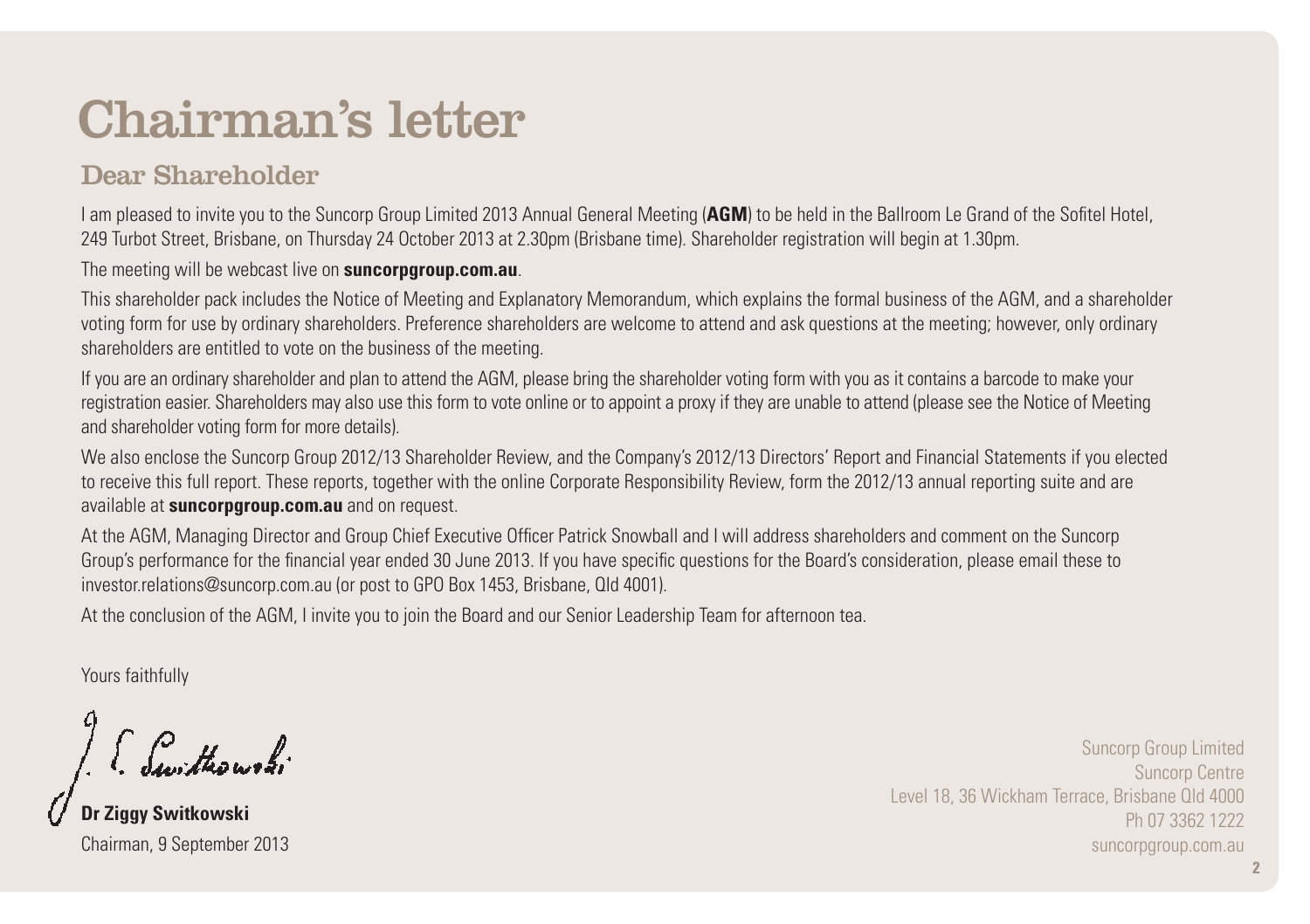# Notice of 2013 Annual General Meeting

## Thursday 24 October 2013

**The AGM of Suncorp Group Limited (the Company) will be held at 2.30pm (Brisbane time) on Thursday 24 October 2013 in the Ballroom Le Grand, Sofitel Hotel, 249 Turbot Street, Brisbane.** 

### **Business**

#### **Financial and other reports**

To receive and consider the Financial Report, Directors' Report and Auditor's Report for the Company and its controlled entities for the financial year ended 30 June 2013.

**Note:** There is no requirement for shareholders to approve these reports.

#### **Resolution 1 – Remuneration Report**

To adopt the Remuneration Report for the financial year ended 30 June 2013.

### Voting restrictions

No votes may be cast on this resolution by, or on behalf of, a director (other than the Chairman) or other member of the key management personnel (**KMP**) of the Company whose details are set out in the Remuneration Report, or their closely related parties, or as a proxy for a person who is entitled to vote on this resolution unless the shareholder voting form directs how the proxy is to vote on the resolution.

The Chairman of the AGM (**Chairman**), as a proxy for a person who is entitled to vote on this resolution, may vote on the resolution, whether or not the shareholder voting form directs how the proxy is to vote, provided the shareholder voting form expressly authorises the Chairman to exercise the proxy.

**Note:** This resolution is advisory only and does not bind the Company or directors.

#### **Resolution 2 − Grant of performance rights to the Company's Managing Director and Group Chief Executive Officer**

To consider and, if thought fit, pass the following resolution as an **ordinary** resolution:

That approval is given to the grant of 324,396 performance rights under the Suncorp Group Equity Incentive Plan to the Managing Director and Group Chief Executive Officer, Mr Patrick Snowball, in the manner set out in the Explanatory Memorandum.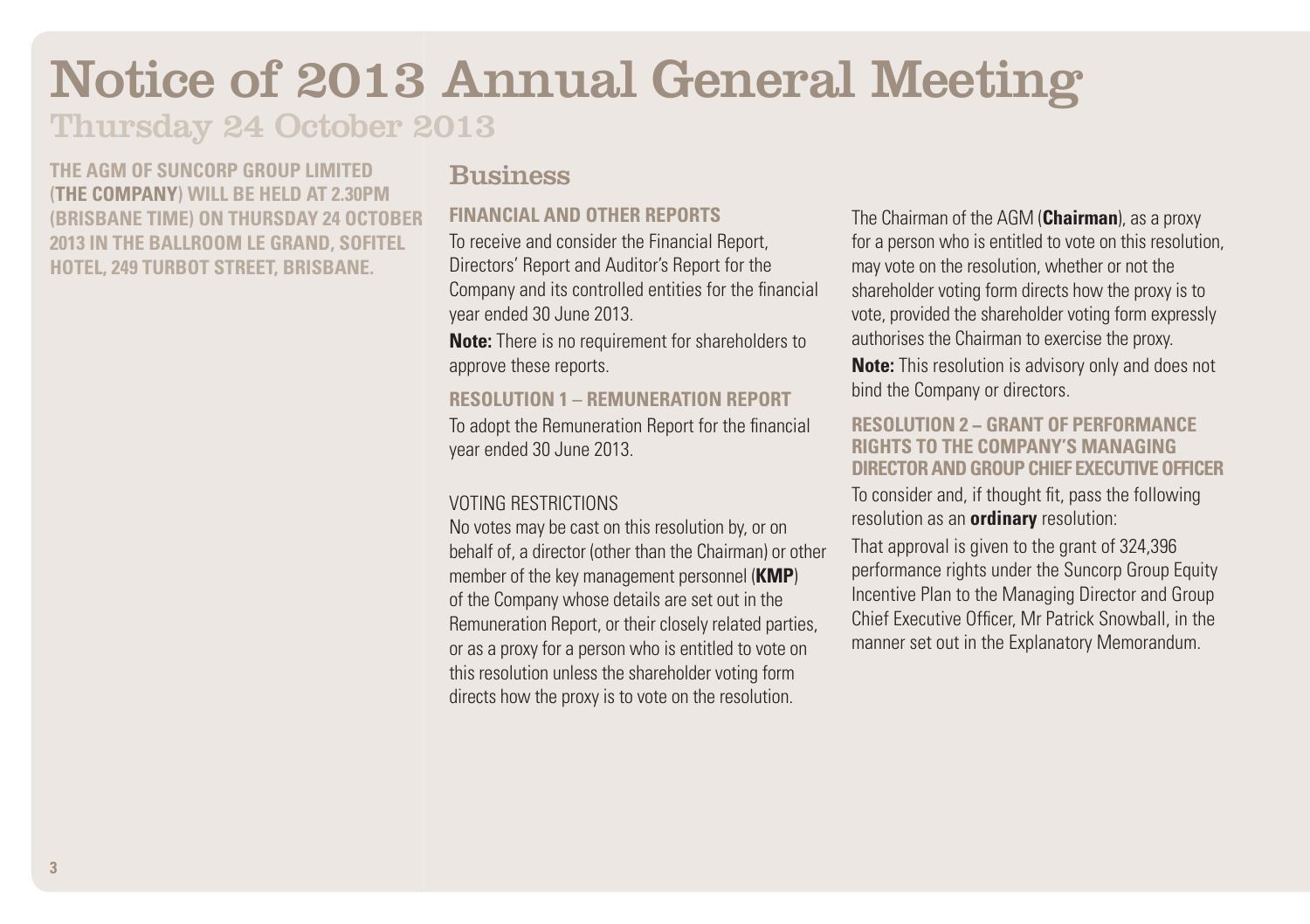#### Voting restrictions

No votes may be cast on this resolution by:

- Mr Patrick Snowball and any of his associates as a shareholder of the Company
- Mr Patrick Snowball and any of his associates as a proxy for a person who is entitled to vote on this resolution, unless the shareholder voting form directs how the proxy is to vote on the resolution
- directors of the Company
- proxy holders for any of the persons listed above, or
- $\bullet$  a director (other than the Chairman) or other member of the KMP of the Company or their closely related parties as a proxy for a person who is entitled to vote on this resolution, unless the shareholder voting form directs how the proxy is to vote on the resolution.

The Chairman, as a proxy for a person who is entitled to vote on this resolution, may vote on this resolution, whether or not the shareholder voting form directs how the proxy is to vote, provided the shareholder voting form expressly authorises the Chairman to exercise the proxy.

**Note:** No directors, other than Mr Snowball, are eligible to participate in the Suncorp Group Equity Incentive Plan (**Plan**).

## **Resolution 3 – Re-election of directors**

To consider and, if thought fit, pass the following resolutions as separate **ordinary** resolutions:

- (a) That Ms I R Atlas, being a non-executive director who retires in accordance with the Company's Constitution, be re-elected as a director of the Company.
- (b) That Mr G T Ricketts, being a non-executive director who retires in accordance with the Company's Constitution, be re-elected as a director of the Company.

#### **Resolution 4 – Amendment of Constitution**

To consider and, if thought fit, pass the following resolution as a **special** resolution:

That the Constitution of the Company be amended in the manner set out in the Explanatory Memorandum (excluding the insertion of proportional takeover provisions as new rule 41).

#### **Resolution 5 – Amendment of Constitution to include proportional takeover provisions**

To consider and, if thought fit, pass the following resolution as a **special** resolution:

That the Constitution of the Company be amended to include proportional takeover provisions as new rule 41 as set out in the Explanatory Memorandum.

By Order of the Board

**A C Lenahan** Group Executive

Group General Counsel and Company Secretary 9 September 2013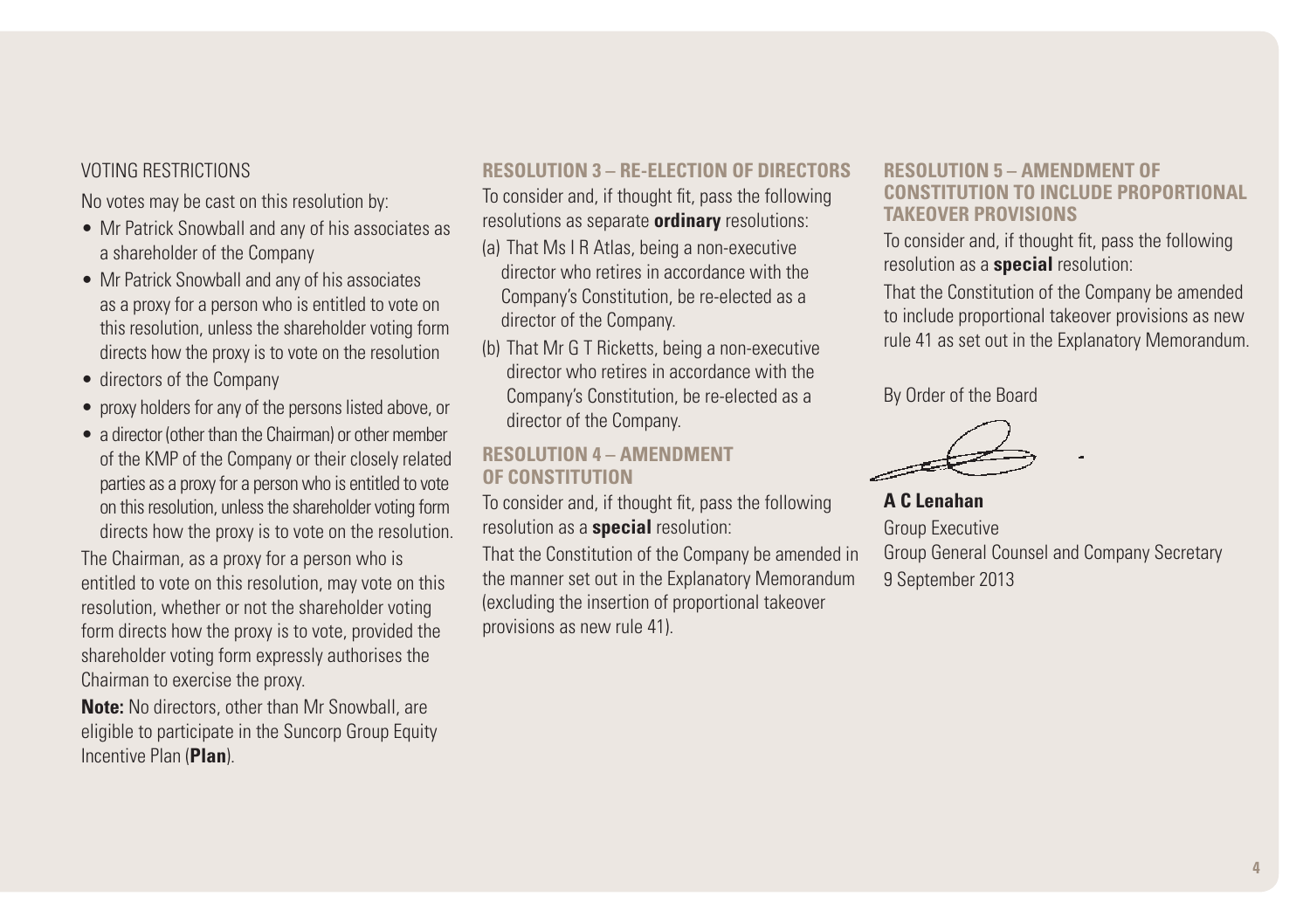# Notice of 2013 Annual General Meeting

Thursday 24 October 2013 (continued)

## Entitlement to attend and vote

Shareholders will be eligible to vote at the AGM if they are registered holders of ordinary shares in the Company as at 7.00pm (Sydney time) on Tuesday 22 October 2013. Voting shareholders should read the voting instructions on the enclosed shareholder voting form.

Voting shareholders can vote in one of three ways:

- by attending the meeting and voting, either in person (or by attorney), or in the case of corporate shareholders, by corporate representative
- by lodging a direct vote, or
- by appointing a proxy to attend the meeting and vote on their behalf.

## Direct voting and voting by proxy

If voting shareholders wish to vote directly or appoint a proxy to vote on their behalf at the meeting, they can do so by:

- (a) completing a shareholder voting form online at **linkmarketservices.com.au**. To do this shareholders need their Securityholder Reference Number (SRN) or Holder Identification Number (HIN), which is shown on the enclosed shareholder voting form; or
- (b) completing the shareholder voting form that accompanies this Notice of Meeting and returning it either:
	- by mail to Suncorp Group Limited, c/- the Company's share registry, Link Market Services Limited (**Link**), using the reply paid envelope provided
	- by email to Link at suncorp@linkmarketservices.com.au
	- • by fax to Link on (02) 9287 0309, or
	- by hand delivery to Link, 1A Homebush Bay Drive, Rhodes NSW 2138 or Level 12, 680 George Street, Sydney NSW 2000.

Only those shareholder voting forms received by Link by 2.30pm (Brisbane time) on Tuesday 22 October 2013 (being 48 hours before the commencement of the AGM) will be considered valid. For further instructions on voting, please refer to the shareholder voting form.

If the shareholder voting form is signed by the shareholder's attorney, the original or an original certified copy of the authority under which the attorney was appointed, must accompany the shareholder voting form.

The person appointed as proxy does not need to be a member of the Company, and a shareholder can appoint an individual or a body corporate as a proxy.

A body corporate appointed as a proxy must also lodge a *Certificate of Appointment of a Corporate Representative*. A shareholder who is entitled to cast two or more votes may appoint two proxies and may specify the proportion or number of votes each proxy is appointed to exercise. If a shareholder who has lodged a direct vote or appointed a proxy to vote on their behalf attends the AGM, the direct vote or proxy appointment is cancelled or suspended.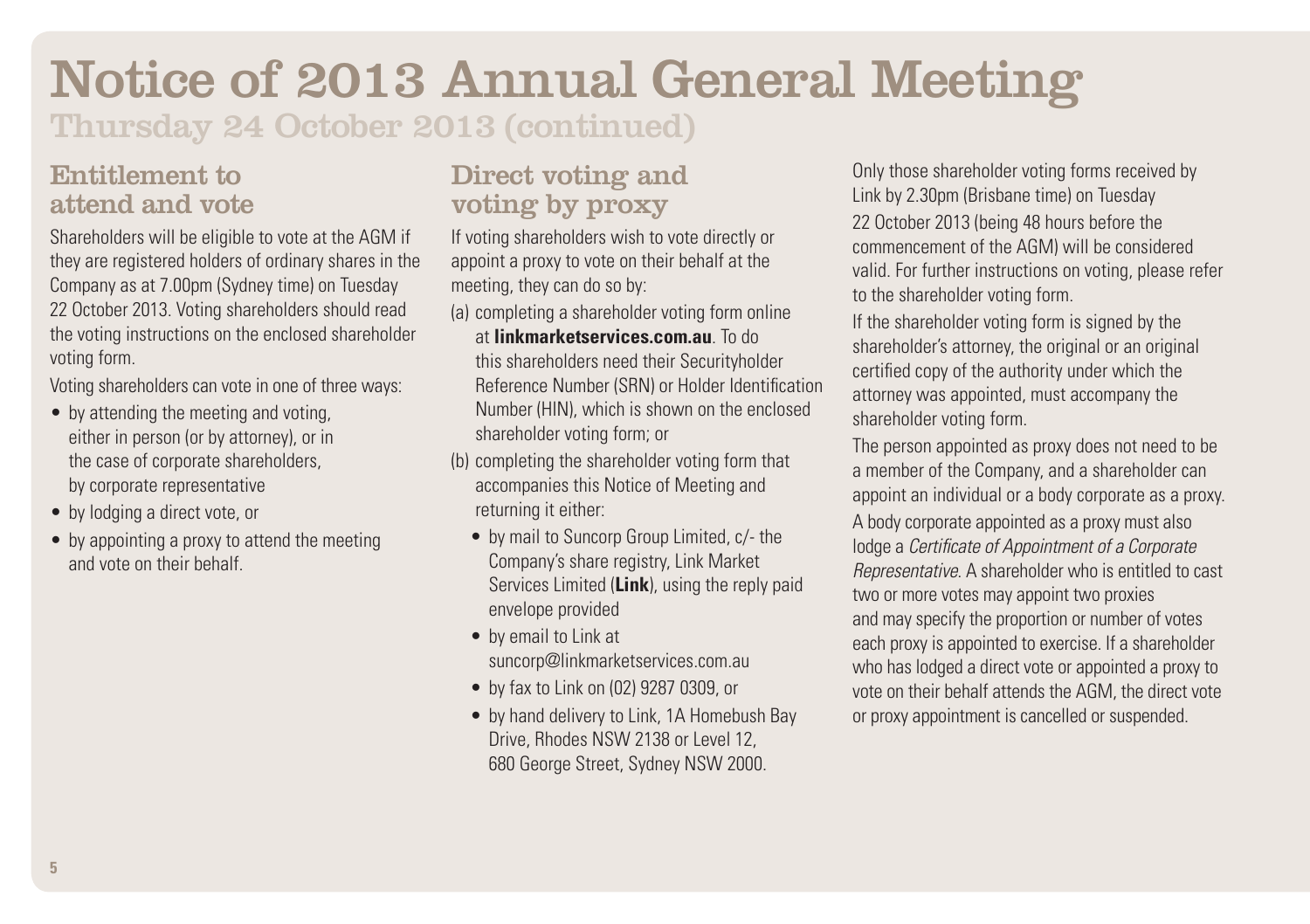#### Undirected proxies

- Any undirected proxy given to a director (other than the Chairman) or other member of the KMP of the Company or their closely related parties, for **Resolutions 1 and 2 will not be voted** on unless shareholders specify how the proxy should vote by ticking 'For' or 'Against' opposite that resolution on the shareholder voting form.
- Any undirected proxy given to the Chairman on **Resolutions 1 and 2** by a shareholder entitled to vote on those resolutions **will be voted in favour** of those resolutions and the shareholder will be taken to have expressly authorised the Chairman to exercise the proxy as he sees fit.
- Any undirected proxy given to the Chairman **on any other resolution** will also be voted in favour of the resolution.

**An Explanatory Memorandum accompanies and forms part of this Notice of Meeting. Shareholders should read these documents in full. The AGM will also be webcast live on suncorpgroup.com.au.**

# Explanatory Memorandum

**This Explanatory Memorandum accompanies the Notice of Meeting for the Company's AGM to be held on Thursday 24 October 2013 at 2.30pm (Brisbane time). Information relevant to the business to be considered at the AGM is provided in this Explanatory Memorandum and shareholders should read this document in full.**

## **Business**

#### **Financial and other reports**

This item provides shareholders with an opportunity to ask questions concerning the Company's Financial Report, Directors' Report and Auditor's Report for the year ended 30 June 2013, and the Company's performance generally. There is no requirement for shareholders to approve these reports.

The Auditor will be present to answer questions from shareholders relevant to:

- the conduct of the audit
- the preparation and content of the Auditor's Report
- the accounting policies adopted by the Company in relation to the preparation of the financial statements, and
- the independence of the Auditor in relation to the conduct of the audit.

The Auditor will also respond to any written questions provided these are submitted to the Company no later than five business days prior to the AGM.

#### **Resolution 1 – Remuneration Report**

The Remuneration Report, as contained in the Company's 2012/13 Directors' Report and Financial Statements, has been submitted to shareholders for consideration and adoption and shareholders will be given an opportunity at the meeting to ask questions about, or comment on, the Remuneration Report.

For those shareholders who did not elect to receive a printed copy, the 2012/13 Directors' Report and Financial Statements are published on the Suncorp Group website at **suncorpgroup.com.au** or a copy can be posted (free of charge) by contacting Link on 1300 882 012 (+61 2 8767 1219 from

outside Australia).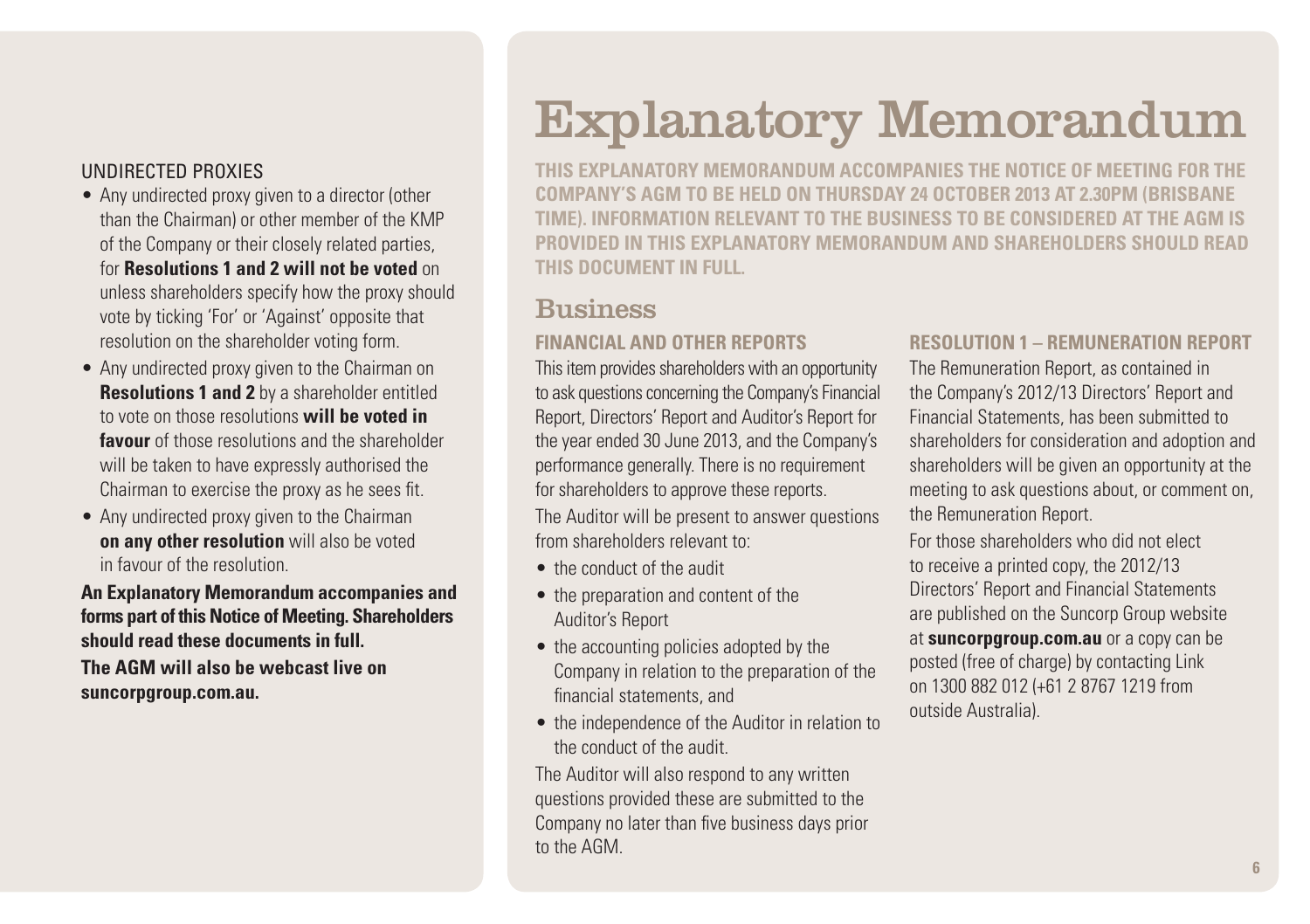The Remuneration Report provides information on the following matters:

- the principles adopted by the Board for determining the nature and amount of remuneration of directors and Senior Executives (as defined in the Remuneration Report)
- the performance conditions that apply to the different components of the remuneration structure, why those performance conditions were chosen and how performance is measured against them, and
- remuneration details for directors and Senior Executives.

The Board believes the Company's remuneration policy, structures and frameworks, as outlined in the Remuneration Report, are appropriate relative to the size of the Company, its business objectives and current and emerging market practices. Shareholders should note that the vote will be advisory only and does not bind the Company or directors.

However the Board will consider the outcome of the vote and comments made by shareholders on the Remuneration Report at the AGM when reviewing the Company's remuneration policies.

Under the *Corporations Act 2001*, if 25% or more of votes that are cast are voted against the adoption of the Remuneration Report at two consecutive annual general meetings, shareholders will be required to vote at the second of those annual general meetings on a resolution (a 'spill resolution') that another meeting be held within 90 days at which all of the Company's directors (other than the Managing Director and Group Chief Executive Officer) must be re-elected.

#### Voting restrictions

No votes may be cast on this resolution by, or on behalf of, a director (other than the Chairman) or other member of the KMP of the Company, or their closely related parties, as a proxy for a person who is entitled to vote on this resolution unless the shareholder voting form directs how the proxy is to vote on the resolution.

The Chairman, as a proxy for a person who is entitled to vote on this resolution, may vote on the resolution, whether or not the shareholder voting form directs how the proxy is to vote, provided the shareholder voting form expressly authorises the Chairman to exercise the proxy.

#### **Resolution 2 – Grant of performance rights to the Managing Director and Group Chief Executive Officer**

The Board is seeking the approval of shareholders to the grant of 324,396 performance rights under the Plan to the Managing Director and Group Chief Executive Officer (**Group CEO**), Mr Patrick Snowball. Under the Plan, a performance right entitles a participant to one fully paid ordinary share in the Company (or under limited circumstances, a cash payment in lieu of an allocation of ordinary shares) at no cost, and arises at a set future point in time, provided specific performance hurdles are met (**performance right**). If a performance right vests and shares are allocated, a payment equal to the dividends earned on those allocated shares during the performance period is paid (less applicable taxes that have been paid by the Plan trustee with respect to the dividends).

While there is no requirement to seek shareholder approval in relation to the grant of these performance rights, the Board is seeking shareholder approval of this grant in recognition of the importance of shareholder engagement on key remuneration issues, such as the remuneration of the Group CEO.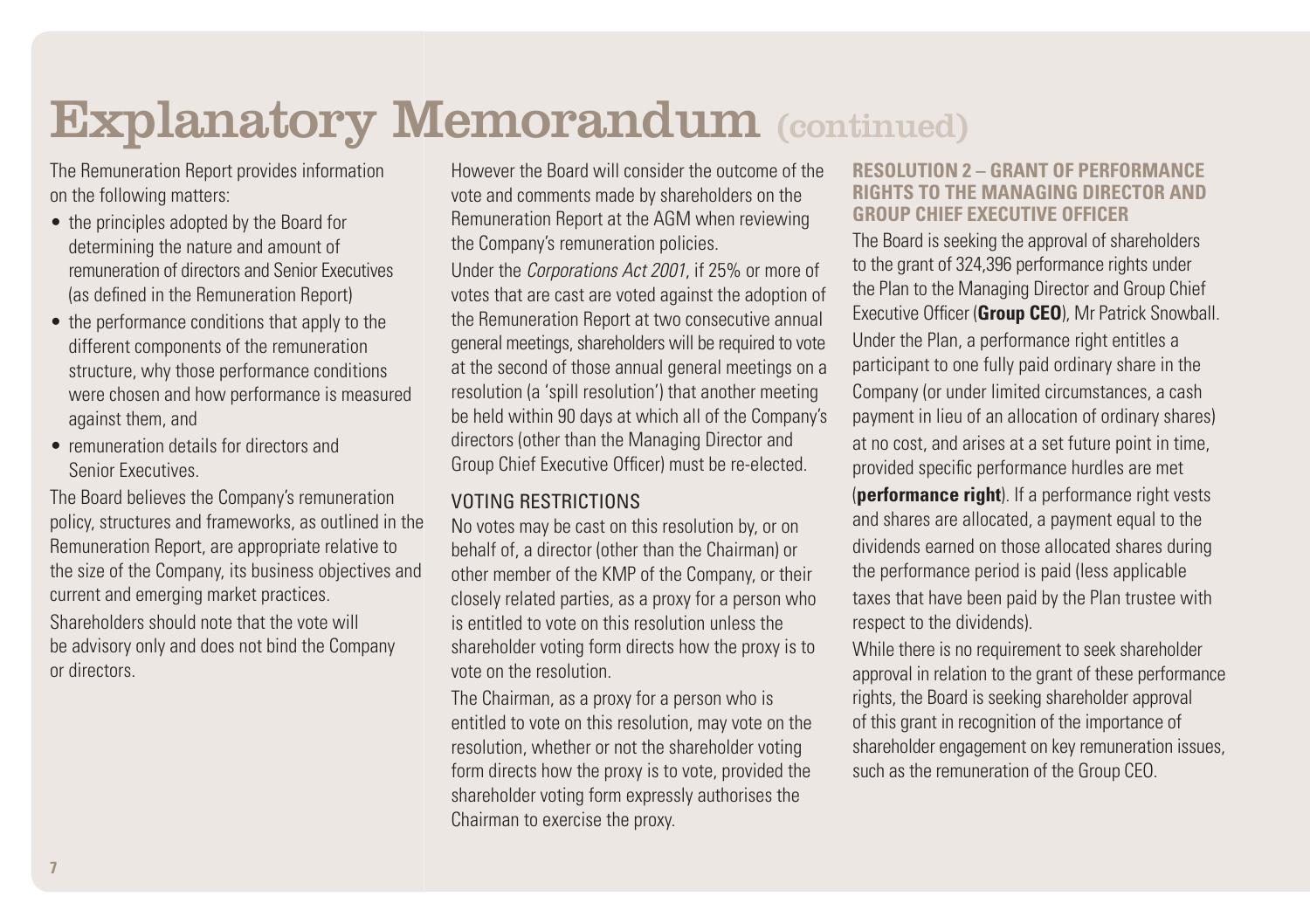#### Face value of performance rights

On 25 July 2013, the Board approved an award of performance rights with a face value of \$4,000,000 (**Group CEO's performance rights**) as Mr Snowball's long-term incentive (**LTI**) remuneration for the 2014 financial year. The purpose of LTI remuneration is to focus Senior Executives on the Company's long-term business strategy, align their interests with those of shareholders and support the creation of long-term shareholder value.

The face value of the Group CEO's performance rights was determined with the input of independent advisers, and takes into account the appropriate level of total remuneration based on a number of factors, including the extent to which the total remuneration is market competitive. The proposed award of the Group CEO's performance rights has been endorsed by the Board on the recommendation of the Remuneration Committee.

Subject to shareholder approval, the Group CEO's performance rights will be granted to Mr Snowball as soon as practicable following the AGM. The grant of performance rights under the Plan will, subject to the terms and conditions described below, allow Mr Snowball to obtain ordinary shares in the Company. Any shares acquired under the Plan are acquired on market.

### Terms and conditions Number of performance rights

The number of performance rights that Mr Snowball will receive is calculated by dividing the face value of the Group CEO's performance rights by the value of a performance right. The value of a performance right for the purpose of this grant is \$12.3306, representing the volume weighted average price of the Company's ordinary shares on the Australian Securities Exchange over the five trading days up to 1 September 2013. Therefore the resulting number of performance rights, rounded down to the nearest whole number, to be granted to Mr Snowball will be 324,396 and represents the maximum number of shares that would be allocated if all vesting conditions are met.

#### Performance period

The performance period will begin on 1 October 2013 and will end on 30 September 2016. This aligns with all other Plan offers made to Senior Executives for the 2014 financial year.

#### Performance measures

The Board has determined that the performance rights to be granted to Mr Snowball (if approval is received) will be subject to the performance measures outlined below. These performance measures will be assessed over the performance period.

Performance is measured by ranking the Company's total shareholder return (**TSR**) against its peer comparator group (**Comparator Group**). The Comparator Group comprises the 50 largest companies ranked by market capitalisation listed on the Australian Securities Exchange (S&P/ASX 100 Index) at the beginning of the performance period, excluding listed property trusts and mining companies. The Remuneration Committee believes the Comparator Group is appropriate in the absence of a suitable peer group of direct comparators.

TSR measures the percentage change in the Company's share price, together with the value of dividends received during the performance period (assuming that all of those dividends are reinvested into new shares) and capital returns. TSR will vary over time but reflects the market perception of the Company's overall performance relative to the Comparator Group.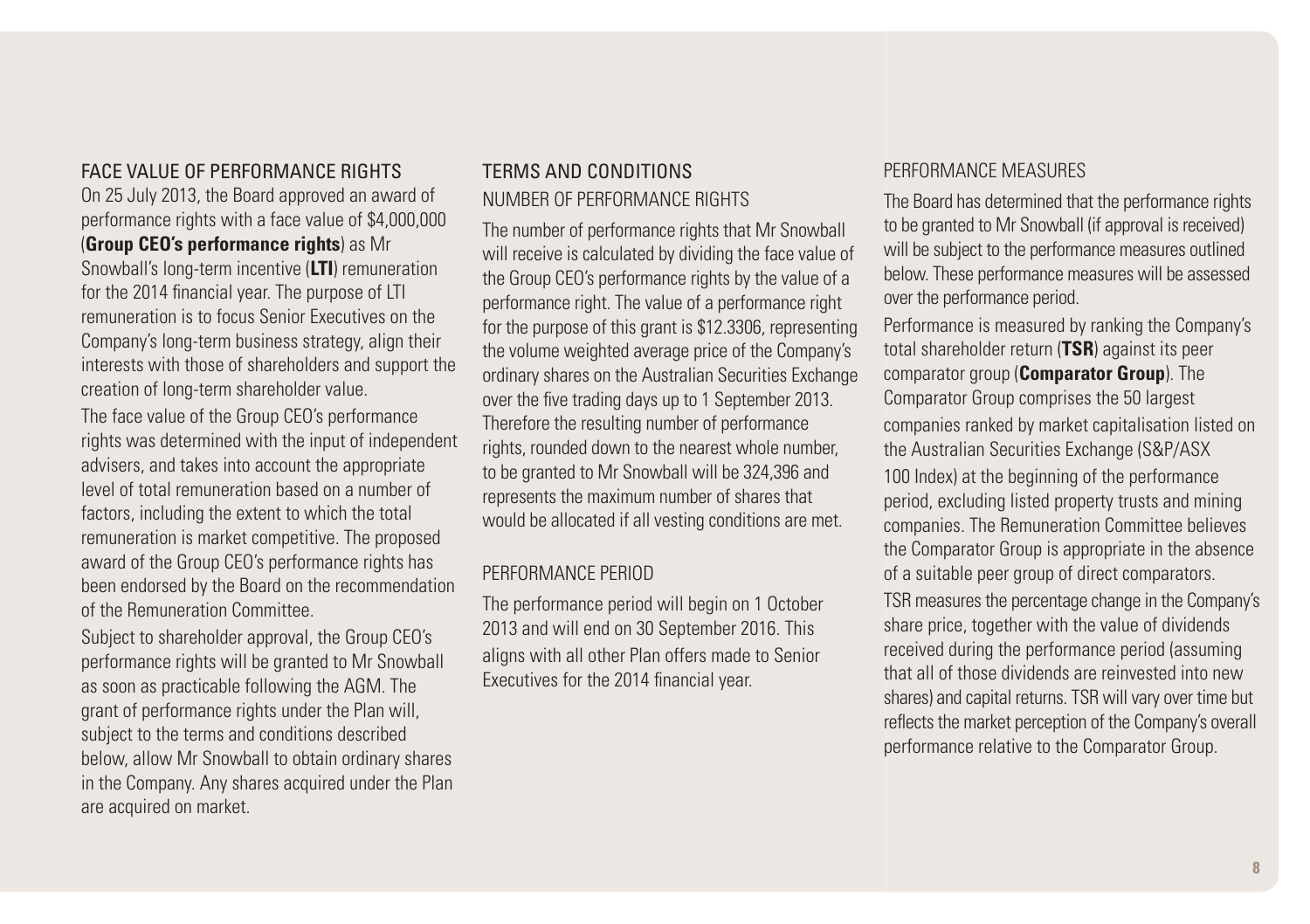The relative TSR performance measure is chosen on the basis that it:

- offers a relative measure of changes in shareholder value by comparing the Company's return to shareholders against the returns of companies of similar size and investment profile
- provides alignment between shareholder returns and reward outcomes for Senior Executives over the long term, and
- minimises the impact market cycles may have when measuring shareholder returns.

The ranking of the Company's TSR at the end of the performance period determines the extent to which performance rights vest, in accordance with the LTI vesting schedule represented in the table opposite:

| <b>RELATIVE TSR PERFORMANCE OUTCOME</b>                             | PERCENTAGE OF PERFORMANCE RIGHTS THAT WILL VEST                                                |
|---------------------------------------------------------------------|------------------------------------------------------------------------------------------------|
| Below the 50 <sup>th</sup> percentile<br>(below median performance) | $0\%$                                                                                          |
| At the 50 <sup>th</sup> percentile (median performance)             | 50%                                                                                            |
| Between the 50 <sup>th</sup> and 75 <sup>th</sup> percentiles       | 50% plus 2% for each full 1% increase in the<br>Company's ranking against the Comparator Group |
| At or above the 75 <sup>th</sup> percentile                         | 100%                                                                                           |

There will be no retesting of TSR performance at the end of the performance period for the grant made under this resolution. Where performance conditions are not met, the performance rights will lapse.

#### Treatment of Group CEO's performance rights on cessation of employment

Unvested performance rights will lapse if Mr Snowball's employment is terminated for cause. If Mr Snowball's employment is terminated for any other reason prior to 31 August 2014, all unvested performance rights will be forfeited. If Mr Snowball's employment is terminated for any other reason after 31 August 2014, a pro-rata number of performance rights (calculated based on the number of months Mr Snowball did not work during the performance period as a proportion of the number of months making up the performance period) will be forfeited and the balance will continue beyond cessation of employment and will vest or lapse depending on whether the performance conditions are achieved, subject to the Board's discretion to determine otherwise.

### Trading of shares once vested

Shares allocated upon the vesting of performance rights under the Plan are subject to the Suncorp Group Securities Trading Policy.

#### Hedging prohibition

Executives and employees who receive equity or equity-linked deferred remuneration are prohibited from hedging their economic exposures before the equity or equity-linked remuneration is fully vested. In the event of a breach, the individual's entitlement to performance rights or securities is forfeited with immediate effect.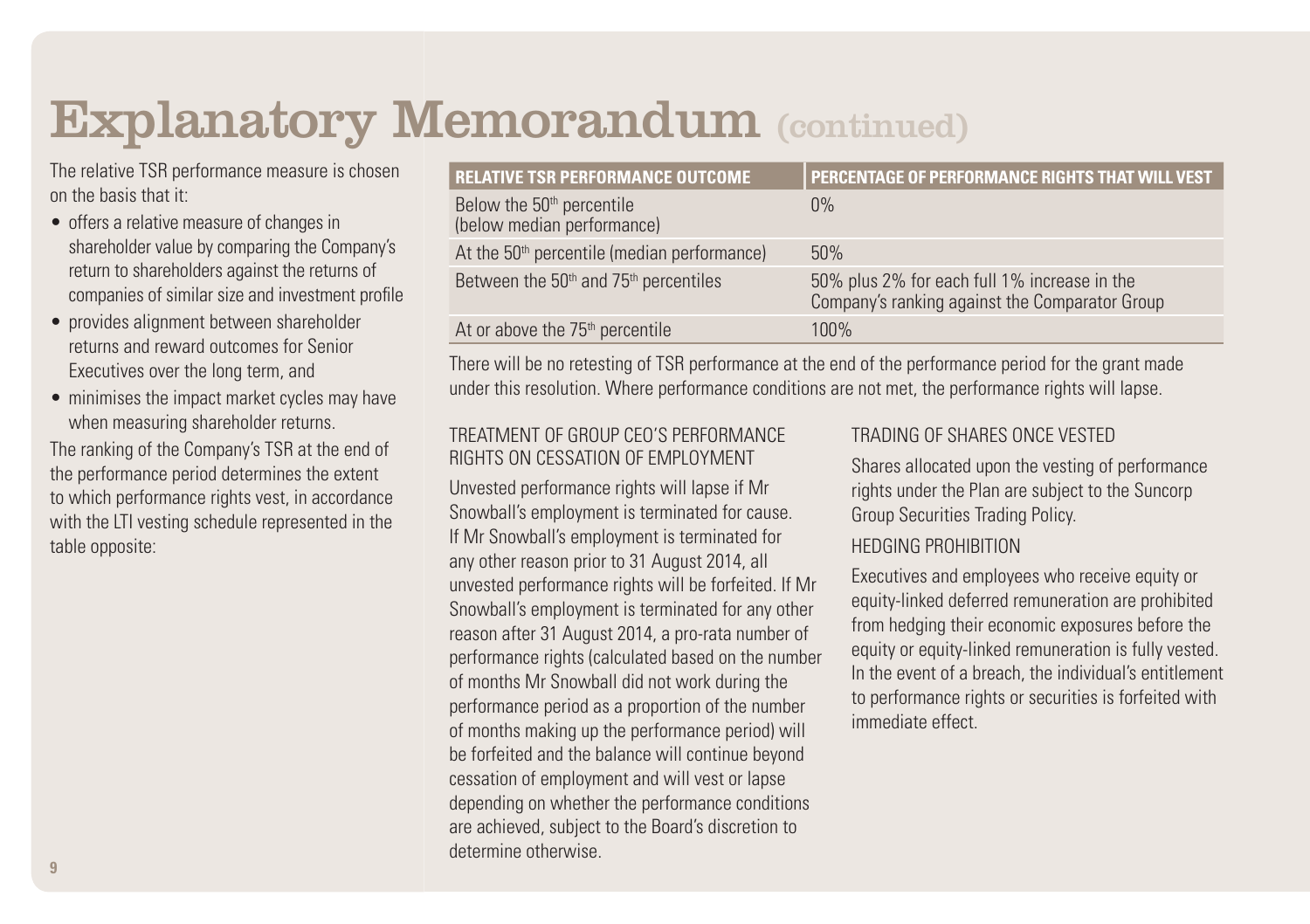#### Other information

In relation to the Plan:

- Mr Snowball is the only director entitled to participate in the Plan
- there is no loan scheme in relation to the performance rights
- • 900,000 performance rights (**Initial Grant**) were granted to Mr Snowball on 1 October 2009 following his commencement of employment with the Suncorp Group, representing his full LTI entitlement for the 2010, 2011 and 2012 financial years
	- − the 900,000 performance rights vest in three equal tranches of 300,000 ordinary shares per tranche subject to the performance measures outlined above, tested over a three to five-year period
	- − Mr Snowball accepted the initial vesting of Tranche 1 at 96% on 30 September 2012, resulting in 288,000 shares vesting
	- the potential vesting dates for the remaining performance rights under the Initial Grant are 30 September 2013 and 30 September 2014
- 446,752 performance rights were granted to Mr Snowball for the 2013 financial year on 25 October 2012 following shareholder approval. This grant has a potential vesting date of 30 September 2015. There will be no option to extend the performance period beyond this date.

#### Voting restrictions

No votes may be cast on Resolution 2 by:

- Mr Patrick Snowball and any of his associates as a shareholder of the Company
- Mr Patrick Snowball and any of his associates as a proxy for a person who is entitled to vote on this resolution, unless the shareholder voting form directs how the proxy is to vote on the resolution
- directors of the Company
- proxy holders for any of the persons listed above
- a director (other than the Chairman) or other member of the KMP of the Company or their closely related parties as a proxy for a person who is entitled to vote on this resolution, unless the shareholder voting form directs how the proxy is to vote on the resolution, or
- the Chairman, as a proxy for a person who is entitled to vote on this resolution, unless the shareholder voting form expressly authorises the Chairman to exercise the proxy, whether or not the shareholder voting form directs how the proxy is to vote on the resolution.

#### Board recommendation **The Board, other than Mr Snowball,**

**recommends that shareholders vote in favour of the resolution to grant 324,396 performance rights under the Plan to the Group CEO.**

#### **Resolution 3 – Re-election of directors**

In accordance with the Company's Constitution, at every AGM, one third of the rotation directors (being directors other than the Managing Director) must retire from office and are eligible for re-election.

Ms Ilana Atlas and Mr Geoffrey Ricketts will retire by rotation at the 2013 AGM and, being eligible, have offered themselves for re-election.

#### **Profiles for Ms Atlas and Mr Ricketts are overleaf.**

### Board recommendation

**The Board recommends that shareholders vote in favour of the re-election of the directors offering themselves for re-election.**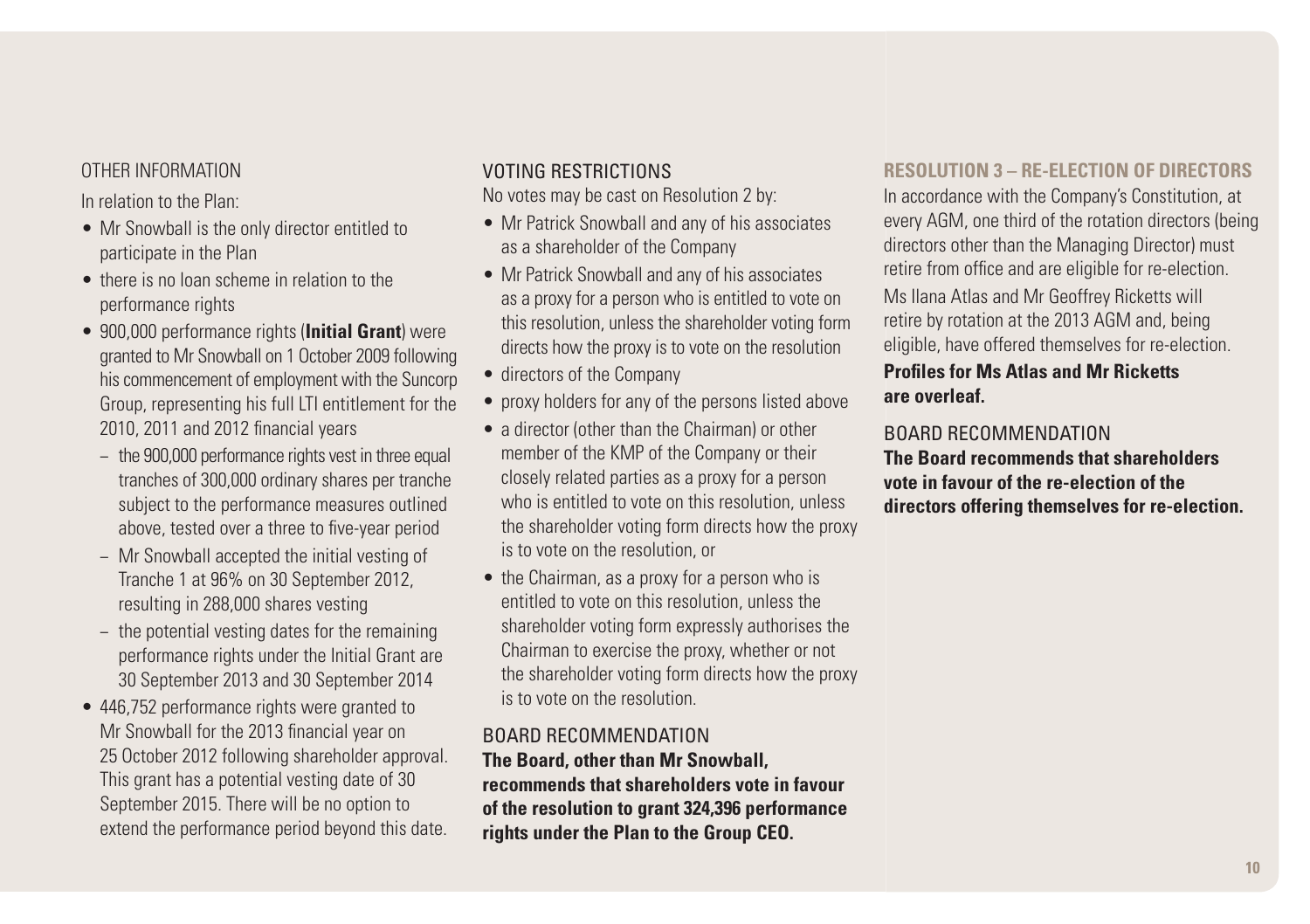### directors' profiles



#### **Ms Ilana R Atlas**

**Ms Atlas has been a director of the Company (and of Suncorp-Metway Limited) since January 2011. She is Chairman of the Remuneration Committee and a member of the Risk Committee** 

**and the Nomination Committee.**

Ms Atlas is a director of Coca-Cola Amatil Limited Westfield Holdings Limited and the Human Rights Law Centre. She is Chairman of Bell Shakespeare and Pro-Chancellor of the Australian National University. Ms Atlas is an experienced financial services and legal executive and has most recently held senior management positions at Westpac Banking Corporation (**Westpac**) ranging from Group Secretary and General Counsel to her most recent position as Group Executive People.

Prior to joining Westpac, Ms Atlas was a partner at Mallesons Stephen Jaques, practising as a corporate lawyer, holding a number of managerial roles in the firm including Managing Partner and Executive Partner, People and Information. Ms Atlas is 58 and holds a Bachelor of Jurisprudence (Honours), a Bachelor of Laws (Honours) and a Master of Laws.



### **Mr Geoffrey T Ricketts**

**Mr Ricketts has been a director of the Company since December 2010 (and a director of Suncorp-Metway Limited since March 2007). He is a member of the Audit Committee** 

**and the Nomination Committee and Chairman of the Group's major operating entities in New Zealand – Vero Insurance New Zealand Limited and Asteron Life Limited (New Zealand).**

Mr Ricketts is Chairman of Todd Corporation Limited (NZ) and a director of Shopping Centres Australasia Property Group Trustee NZ Limited, Heartland New Zealand Limited, Heartland Bank Limited (NZ) and the Centre for Independent Studies Limited. Mr Ricketts is a lawyer and a consultant for Russell McVeagh, Solicitors (NZ) and was a partner in that firm from 1973 until 2000. He was a director of Promina Group Limited at the date of merger with the Suncorp Group and was formerly Chairman of Royal & Sun Alliance's New Zealand (**R&SA NZ**) operations having been a non-executive director of R&SA NZ for over 10 years.

Mr Ricketts is 67 and holds a Bachelor of Laws (Honours).

#### **Resolution 4 – amendment of Constitution**

#### WHY DOES THE CONSTITUTION require amendment?

The Company's Constitution (**Constitution**) was last amended at the 2012 AGM to include rules to ensure that preference shares issued by the Company for the purpose of regulatory capital would achieve an optimal regulatory capital outcome for the Company. The Company now proposes to update its Constitution to ensure that it reflects current corporate governance standards and facilitates administration of the Company. The proposed amendments are summarised below.

### **SUMMARY**

### a)Fee for processing paper documents

 Following a change to the ASX Listing Rules, and in line with other publicly listed companies, an amendment is proposed to rule 11.3(c) of the Constitution. The purpose of the amendment is to align the Constitution with the ASX Listing Rules to allow the Company to charge a reasonable fee for processing off-market paper-based transfers and other similar paper-based documents.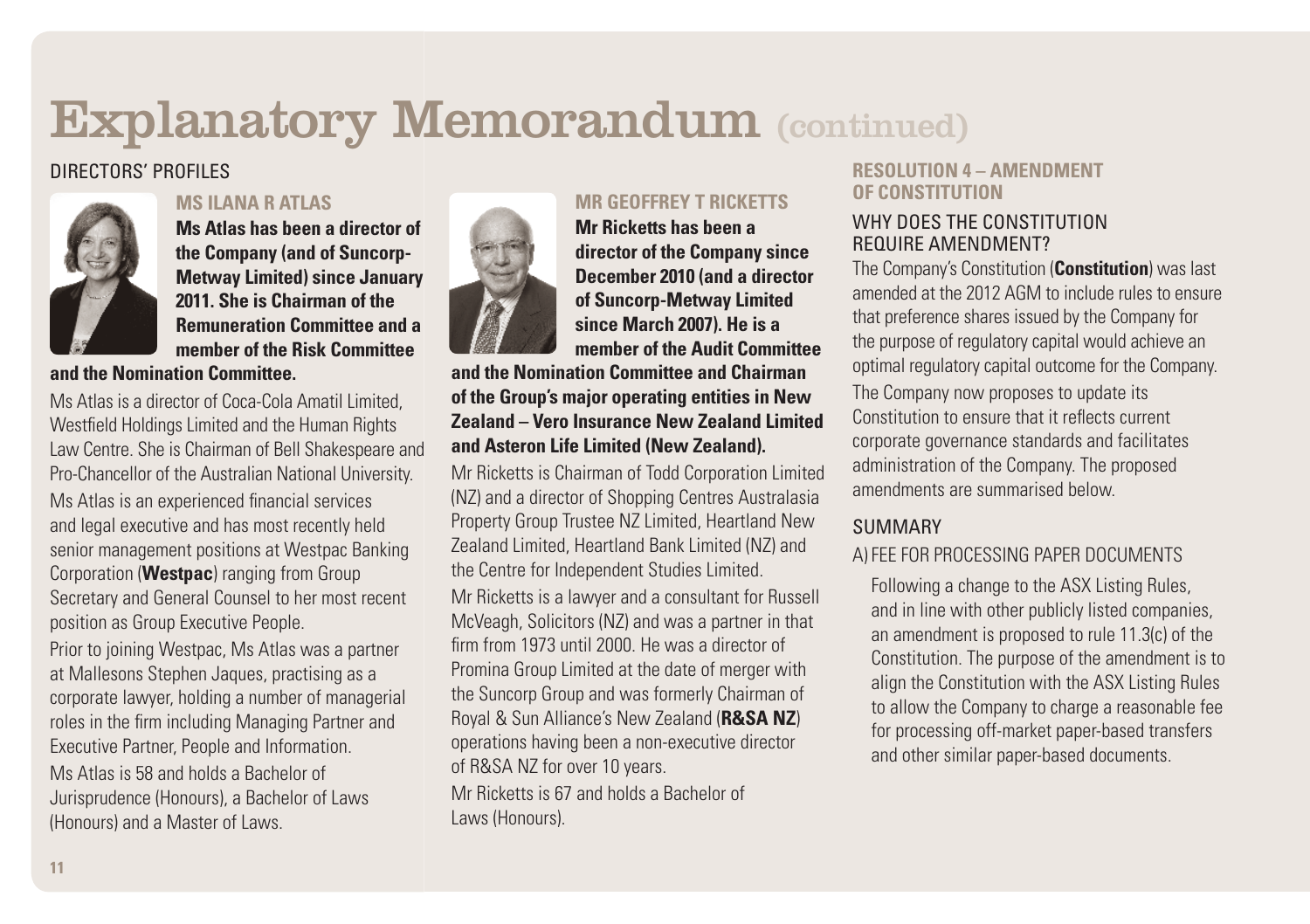#### b) Proxies

 Where a Member has lodged an incomplete or unclear proxy form, or the power of attorney under which the proxy form is executed has not been correctly executed, the proposed amendment to rule 19.3 and proposed new rule 19.8 will enable the Company to:

- 1. seek clarification from the Member about the instructions on the proxy form and to amend the form to reflect any clarification provided by the Member
- 2. return a defectively executed proxy form or power of attorney to the Member so that it can be properly executed before the meeting, and
- 3. shorten the period in which the correctly executed proxy form or power of attorney needs to be returned to the Company.

#### c) Number of directors

 The Company's current Constitution provides for a Board size of between seven and 13, with the number of directors set from time to time by the Board. The proposed amendment to rule 24.1 would reduce the minimum Board size to five and the maximum to 10.

 The proposed amendment ensures that the Board can still operate effectively if a number of directors leave the Board at the same time, sets a maximum number for the Board which more closely reflects the optimum Board size for the Company, and takes account of recent Corporations Act amendments which limit the right of directors of a publicly listed company to reduce the Board size to a number lower than is provided for in the company's constitution.

#### d) Election of directors

 The Company's current Constitution provides that one-third of the directors (other than the Managing Director) are subject to retirement at each Company AGM. The proposed amendment to rule 24.6 alters this requirement and provides for directors to have a maximum term of three years. The existing requirement for an election of directors to be held every year is maintained.

 The proposed amendment is in line with the requirements of the ASX Listing Rules.

#### e) Written resolutions of directors

 The Company's current Constitution permits the Board to pass a resolution without a meeting being held if all the directors sign a circular resolution.

 The proposed amendment to rule 30.10 will provide for a circular resolution to be effective if 75% of the directors sign the resolution, provided the chair (or in the chair's absence, the deputy chair) signs. The purpose of the proposed amendment is to ensure that, on a practical level, the Board can act quickly where necessary. The proposed amendment is in line with the requirements for circular board resolutions applying to other publicly listed companies.

#### f) Payment of dividends

 Amendments to rule 36.7 will provide flexibility for the Company to pay dividends into a bank account where a shareholder has not provided details of a valid electronic account or where a shareholder's address is unknown. Further the Company will have the discretion to use unclaimed money to acquire further shares in the Company on behalf of the shareholder when no claim has been made within 11 months of the dividend being paid.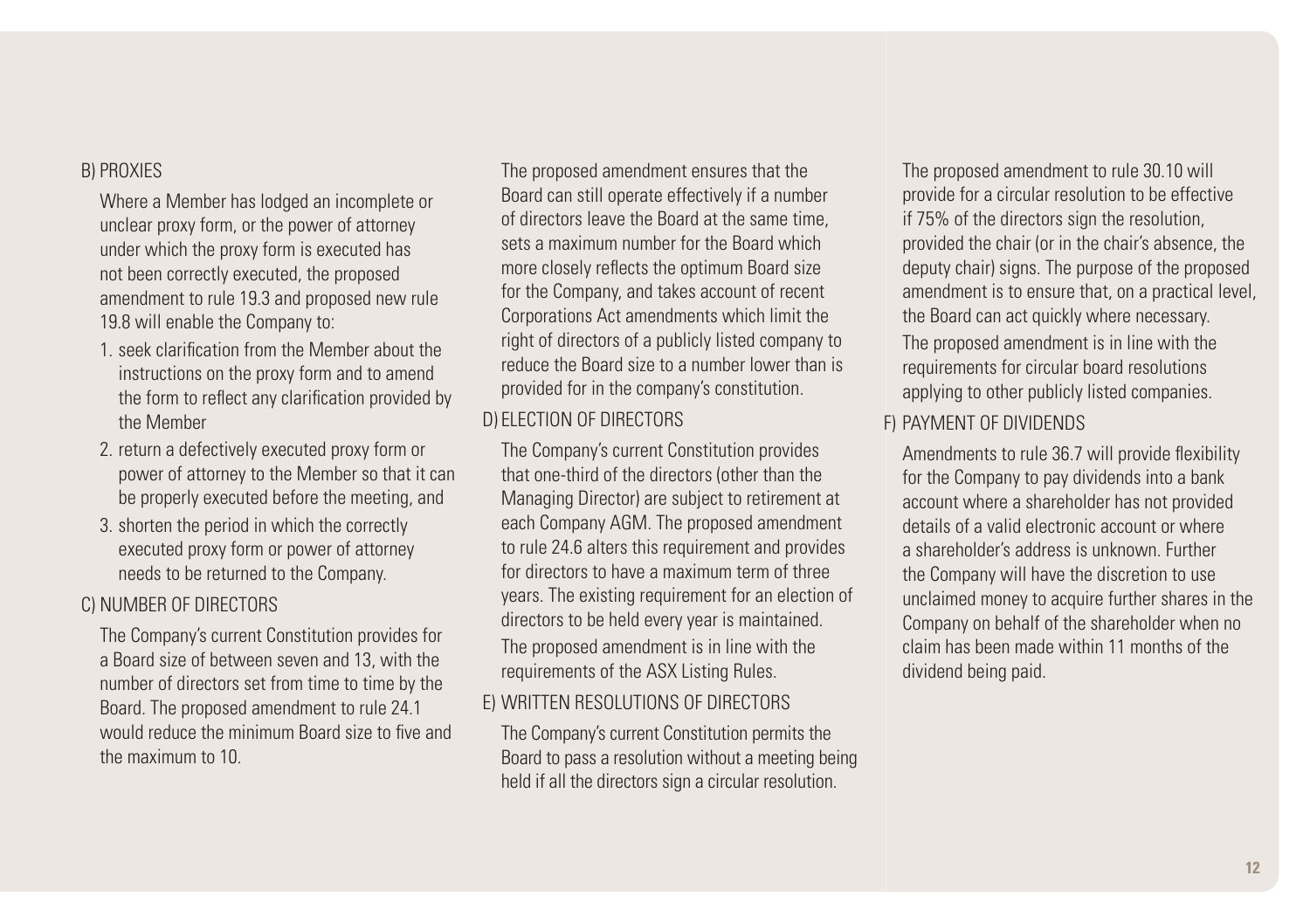### g) Indemnity and insurance

 It is proposed to update the provisions of rule 39 of the Constitution which address the Company's indemnity of, and provision of insurance for, current and past directors, the Company Secretary and other officers of the Company and any Group Company. The proposed changes are in line with similar provisions in the constitutions of other publicly listed companies.

 A copy of the Company's existing Constitution and a version of the Constitution with the proposed amendments marked up are available on the Company's website at **suncorpgroup.com.au** or copies can be obtained from Link on 1300 882 012. A copy of the Constitution will also be available at the AGM.

## Board recommendation

**The Board recommends that shareholders vote in favour of the proposed amendments to the Constitution as set out above.**

#### **Resolution 5 – Amendment of Constitution to include proportional takeover provisions**

### WHY SHOULD THE COMPANY ADOPT proportional takeover provisions?

An additional amendment proposed to the Constitution is the introduction of proportional takeover provisions as new rule 41.

Where a company proposes to insert proportional takeover provisions in its constitution, the Corporations Act mandates the form of the relevant provisions to be inserted in the Constitution. The Corporations Act also requires that the Company provides shareholders with sufficient information to make an informed decision on whether to support or oppose the resolution.

#### a) Why do we need the proportional takeover approval provisions?

 In a proportional takeover bid, the bidder offers to buy a proportion only of each shareholder's shares in the target company.

This means that control of the company may pass without shareholders having the chance to sell all their shares to the bidder. The bidder may take control of the company without paying an adequate amount for gaining control.

To deal with this possibility, a company may provide in its constitution that if a proportional takeover bid is made for shares in the company, shareholders must vote on whether to accept or reject the offer and that decision will be binding on all the shareholders.

The benefit of the provision is that shareholders are able to decide collectively whether the proportional offer is acceptable in principle and it may ensure that any partial offer is appropriately priced.

### b) What is the effect of the proportional takeover approval provisions?

If a proportional takeover bid is made the directors must ensure that shareholders vote on a resolution to approve the bid more than 14 days before the bid period closes.

The vote is decided on a simple majority.

Each person who, as at the end of the day on which the first offer under the bid was made, held bid class securities is entitled to vote. However, the bidder and its associates are not allowed to vote.

If the resolution is not passed, transfers which would have resulted from the acceptance of a bid will not be registered and the bid will be taken to have been withdrawn.

If the bid is approved (or taken to have been approved), the transfers must be registered if they comply with the Corporations Act and the Constitution.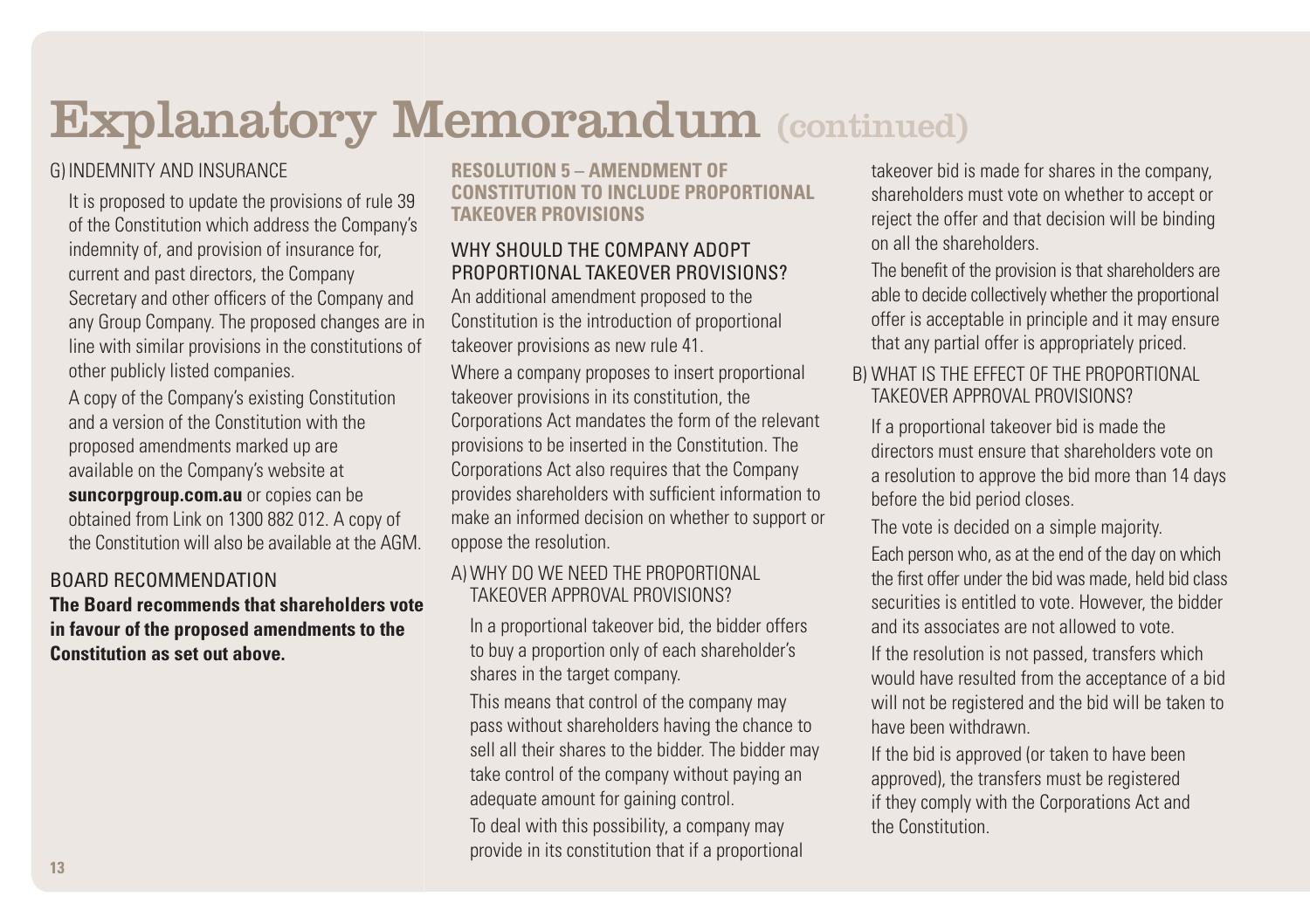The directors will breach the Corporations Act if they fail to ensure the approving resolution is voted on. However, if the resolution is not voted on, the bid will be taken to have been approved. The proportional takeover approval provisions do not apply to full takeover bids and only apply for three years after the date of amendment of the Constitution to include the proportional takeover approval provisions. The provisions may be renewed, but only by a special resolution.

#### c) No person to acquire or increase its substantial interest

At the date this statement was prepared, no director is aware of a proposal by a person to acquire, or to increase, a substantial interest in the Company.

#### d) Potential advantages and disadvantages

The directors consider that the proportional takeover approval provisions have no potential advantages or disadvantages for them. They remain free to make a recommendation to the shareholders of the Company on whether an offer under a proportional takeover bid should be accepted.

The potential **advantages** of the proportional takeover approval provisions for shareholders of the Company are:

- shareholders will have the right to decide by majority vote whether an offer under a proportional takeover bid should proceed
- the provisions may help shareholders avoid being locked in as a minority
- increase in the bargaining power of shareholders which may ensure that any partial offer is adequately priced, and
- knowing the view of the majority of shareholders may help each individual shareholder assess the likely outcome of the proportional takeover bid and to decide whether to accept or reject that offer.

The potential **disadvantages** for shareholders of the Company include:

- proportional takeover bids for shares in the Company may be discouraged
- shareholders may lose an opportunity of selling some of their shares at a premium, and
- the chance of a proportional takeover bid being successful may be reduced.

There have been no full or proportional takeover bids for the Company. Therefore, there has been no example against which to review the potential advantages or disadvantages of the provisions for the directors and the shareholders, respectively.

The Board of Directors considers that the potential advantages for shareholders of the proportional takeover approval provisions outweigh the potential disadvantages. In particular, shareholders as a whole are able to decide whether or not a proportional takeover bid is successful.

A copy of the Company's existing Constitution and a version of the Constitution with the proposed amendments marked up are available on the Company's website at **suncorpgroup.com.au** or copies can be obtained from Link on 1300 882 012. A copy of the Constitution will also be available at the AGM.

#### Board recommendation

**The Board recommends that shareholders vote in favour of the proposed amendment to the Constitution to include proportional takeover provisions as new rule 41.**